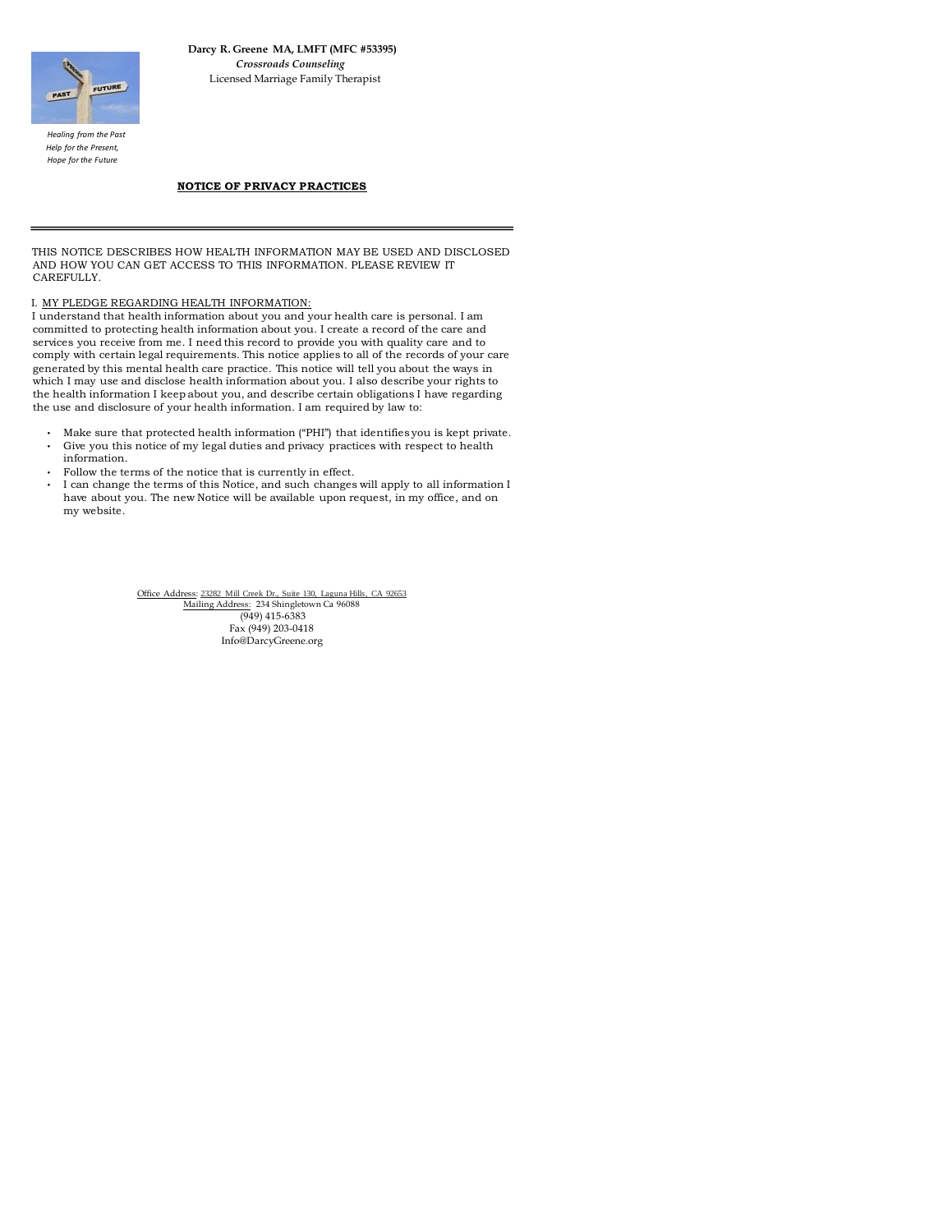Office Address: [23282 Mill Creek Dr., Suite 130,](http://maps.google.com/maps?f=q&source=s_q&hl=en&geocode=&q=23282+Mill+Creek+Drive,+Laguna+Hills,+CA+92653&sll=37.0625,-95.677068&sspn=58.425119,123.925781&ie=UTF8&hq=&hnear=23282+Mill+Creek+Dr,+Laguna+Hills,+Orange,+California+92653&z=17) Laguna Hills, CA 92653 Mailing Address: 234 Shingletown Ca 96088 (949) 415-6383 Fax (949) 203-0418 Info@DarcyGreene.org

#### II. HOW I MAY USE AND DISCLOSE HEALTH INFORMATION ABOUT YOU:

The following categories describe different ways that I use and disclose health information. For each category of uses or disclosures I will explain what I mean and try to give some examples. Not every use or disclosure in a category will be listed. However, all of the ways I am permitted to use and disclose information will fall within one of the categories. For Treatment Payment, or Health Care Operations: Federal privacy rules (regulations) allow health care providers who have direct treatment relationship with the patient/client to use or disclose the patient/client's personal health information without the patient's written authorization, to carry out the health care provider's own treatment, payment or health care operations. I may also disclose your protected health information for the treatment activities of any health care provider. This too can be done without your written authorization. For example, if a clinician were to consult with another licensed health care provider about your condition, we would be permitted to use and disclose your person health information, which is otherwise confidential, in order to assist the clinician in diagnosis and treatment of your mental health condition.

Disclosures for treatment purposes are not limited to the minimum necessary standard. Because therapists and other health care providers need access to the full record and/or full and complete information in order to provide quality care. The word "treatment" includes, among other things, the coordination and management of health care providers with a third party, consultations between health care providers and referrals of a patient for health care from one health care provider to another.

Lawsuits and Disputes: If you are involved in a lawsuit, I may disclose health information in response to a court or administrative order. I may also disclose health information about your child in response to a subpoena, discovery request, or other lawful process by someone else involved in the dispute, but only if efforts have been made to tell you about the request or to obtain an order protecting the information requested.

## III. CERTAIN USES AND DISCLOSURES REQUIRE YOUR AUTHORIZATION:

- 1. Psychotherapy Notes. I do keep "psychotherapy notes" as that term is defined in 45 CFR § 164.501, and any use or disclosure of such notes requires your Authorization unless the use or disclosure is: a. For my use in treating you. b. For my use in training or supervising mental health practitioners to help them improve their skills in group, joint, family, or individual counseling or therapy. c. For my use in defending myself in legal proceedings instituted by you.
	- d. For use by the Secretary of Health and Human Services to investigate my compliance with HIPAA.
	- e. Required by law and the use or disclosure is limited to the requirements of such law.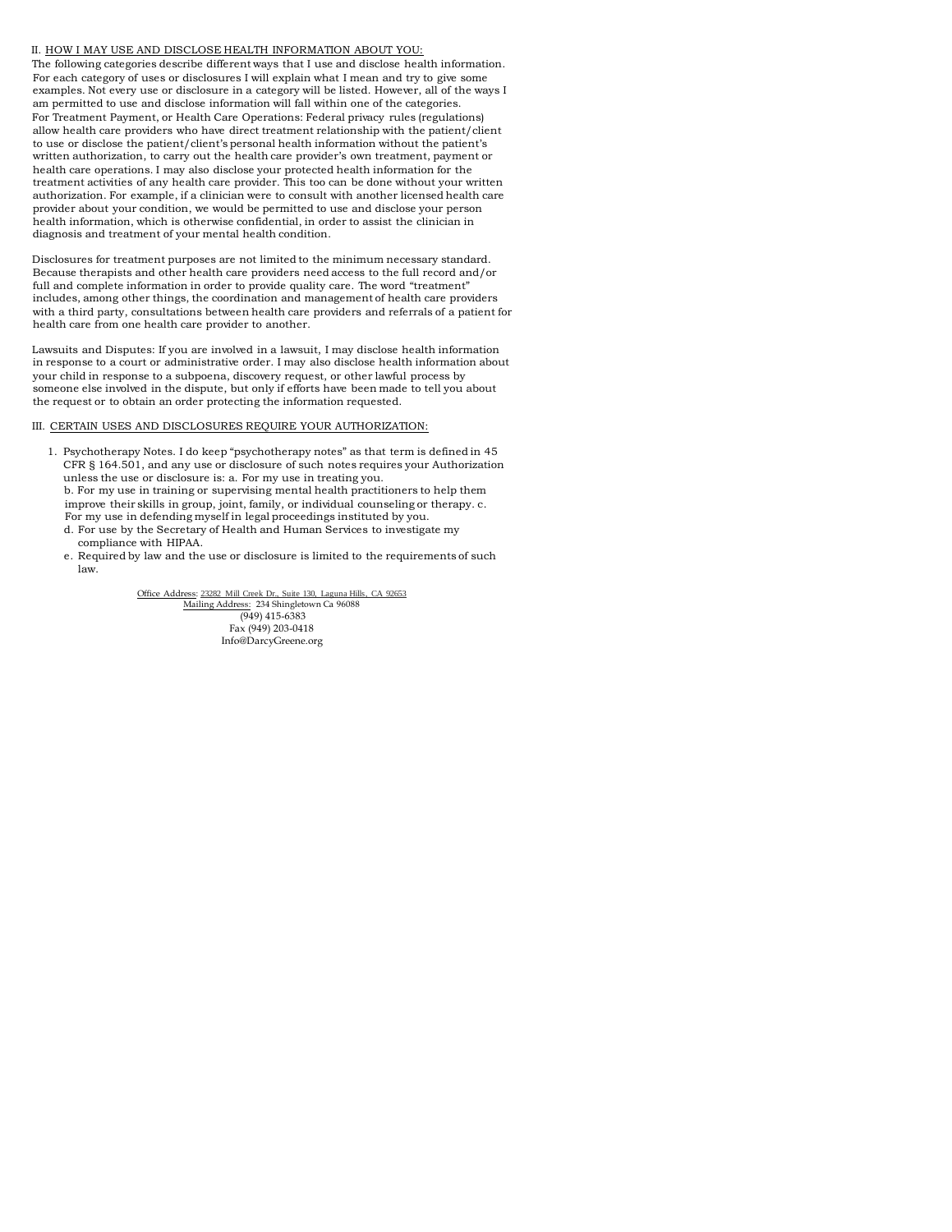Office Address: [23282 Mill Creek Dr., Suite 130,](http://maps.google.com/maps?f=q&source=s_q&hl=en&geocode=&q=23282+Mill+Creek+Drive,+Laguna+Hills,+CA+92653&sll=37.0625,-95.677068&sspn=58.425119,123.925781&ie=UTF8&hq=&hnear=23282+Mill+Creek+Dr,+Laguna+Hills,+Orange,+California+92653&z=17) Laguna Hills, CA 92653 Mailing Address: 234 Shingletown Ca 96088 (949) 415-6383 Fax (949) 203-0418 Info@DarcyGreene.org

- f. Required by law for certain health oversight activities pertaining to the originator of the psychotherapy notes.
- g. Required by a coroner who is performing duties authorized by law.
- h. Required to help avert a serious threat to the health and safety of others.
- 2. Marketing Purposes. As a psychotherapist, I will not use or disclose your PHI for marketing purposes.
- 3. Sale of PHI. As a psychotherapist, I will not sell your PHI in the regular course of my business.

IV. CERTAIN USES AND DISCLOSURES DO NOT REQUIRE YOUR AUTHORIZATION. Subject to certain limitations in the law, I can use and disclose your PHI without your Authorization for the following reasons:

- 1. When disclosure is required by state or federal law, and the use or disclosure complies with and is limited to the relevant requirements of such law.
- 2. For public health activities, including reporting suspected child, elder, or dependent adult abuse, or preventing or reducing a serious threat to anyone's health or safety.
- 3. For health oversight activities, including audits and investigations.
- 4. For judicial and administrative proceedings, including responding to a court or administrative order, although my preference is to obtain an Authorization from you before doing so.
- 5. For law enforcement purposes, including reporting crimes occurring on my premises.
- 6. To coroners or medical examiners, when such individuals are performing duties authorized by law.
- 7. For research purposes, including studying and comparing the mental health of patients who received one form of therapy versus those who received another form of therapy for the same condition.
- 8. Specialized government functions, including, ensuring the proper execution of military missions; protecting the President of the United States; conducting intelligence or counter-intelligence operations; or, helping to ensure the safety of those working within or housed in correctional institutions.
- 9. For workers' compensation purposes. Although my preference is to obtain an Authorization from you, I may provide your PHI in order to comply with workers' compensation laws.
- 10.Appointment reminders and health related benefits or services. I may use and disclose your PHI to contact you to remind you that you have an appointment with me. I may also use and disclose your PHI to tell you about treatment alternatives, or other health care services or benefits that I offer.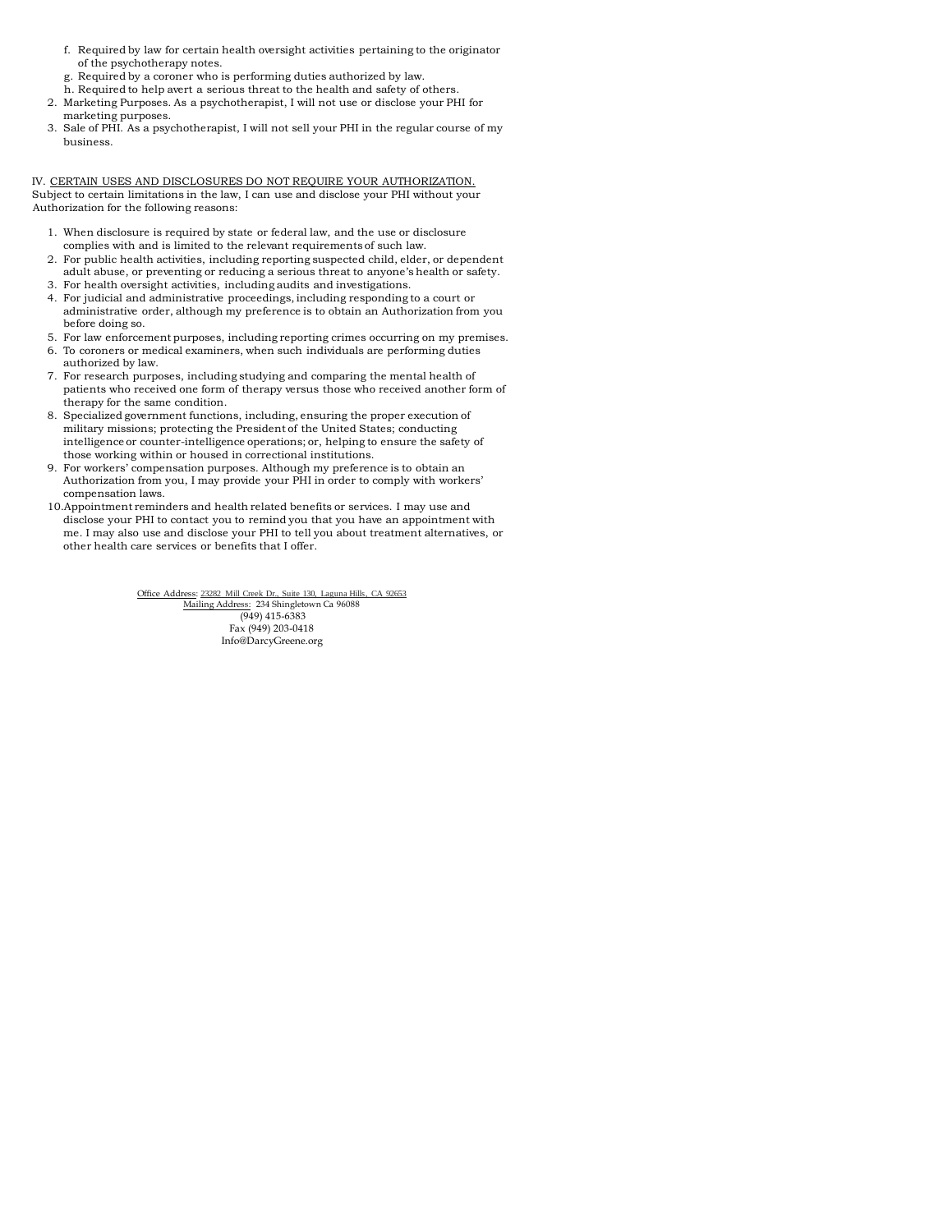Office Address: [23282 Mill Creek Dr., Suite 130,](http://maps.google.com/maps?f=q&source=s_q&hl=en&geocode=&q=23282+Mill+Creek+Drive,+Laguna+Hills,+CA+92653&sll=37.0625,-95.677068&sspn=58.425119,123.925781&ie=UTF8&hq=&hnear=23282+Mill+Creek+Dr,+Laguna+Hills,+Orange,+California+92653&z=17) Laguna Hills, CA 92653 Mailing Address: 234 Shingletown Ca 96088 (949) 415-6383 Fax (949) 203-0418 Info@DarcyGreene.org

- V. CERTAIN USES AND DISCLOSURES REQUIRE YOU TO HAVE THE OPPORTUNITY TO OBJECT.
	- 1. Disclosures to family, friends, or others. I may provide your PHI to a family member, friend, or other person that you indicate is involved in your care or the payment for your health care, unless you object in whole or in part. The opportunity to consent may be obtained retroactively in emergency situations.

### VI. YOU HAVE THE FOLLOWING RIGHTS WITH RESPECT TO YOUR PHI:

- 1. The Right to Request Limits on Uses and Disclosures of Your PHI. You have the right to ask me not to use or disclose certain PHI for treatment, payment, or health care operations purposes. I am not required to agree to your request, and I may say "no" if I believe it would affect your health care.
- 2. The Right to Request Restrictions for Out-of-Pocket Expenses Paid for In Full. You have the right to request restrictions on disclosures of your PHI to health plans for payment or health care operations purposes if the PHI pertains solely to a health care item or a health care service that you have paid for out-of-pocket in full.
- 3. The Right to Choose How I Send PHI to You. You have the right to ask me to contact you in a specific way (for example, home or office phone) or to send mail to a different address, and I will agree to all reasonable requests.
- 4. The Right to See and Get Copies of Your PHI. Other than "psychotherapy notes," you have the right to get an electronic or paper copy of your medical record and other information that I have about you. I will provide you with a copy of your record, or a summary of it, if you agree to receive a summary, within 30 days of receiving your written request, and I may charge a reasonable, cost based fee for doing so.
- 5. The Right to Get a List of the Disclosures I Have Made.You have the right to request a
- list of instances in which I have disclosed your PHI for purposes other than treatment, payment, or health care operations, or for which you provided me with an Authorization. I will respond to your request for an accounting of disclosures within 60 days of receiving your request. The list I will give you will include disclosures made in the last six years unless you request a shorter time. I will provide the list to you at no charge, but if you make more than one request in the same year, I will charge you a reasonable cost based fee for each additional request.
- 6. The Right to Correct or Update Your PHI. If you believe that there is a mistake in your PHI, or that a piece of important information is missing from your PHI, you have the right to request that I correct the existing information or add the missing information. I may say "no" to your request, but I will tell you why in writing within 60 days of receiving your request.
- 7. The Right to Get a Paper or Electronic Copy of this Notice. You have the right get a paper copy of this Notice, and you have the right to get a copy of this notice by email.